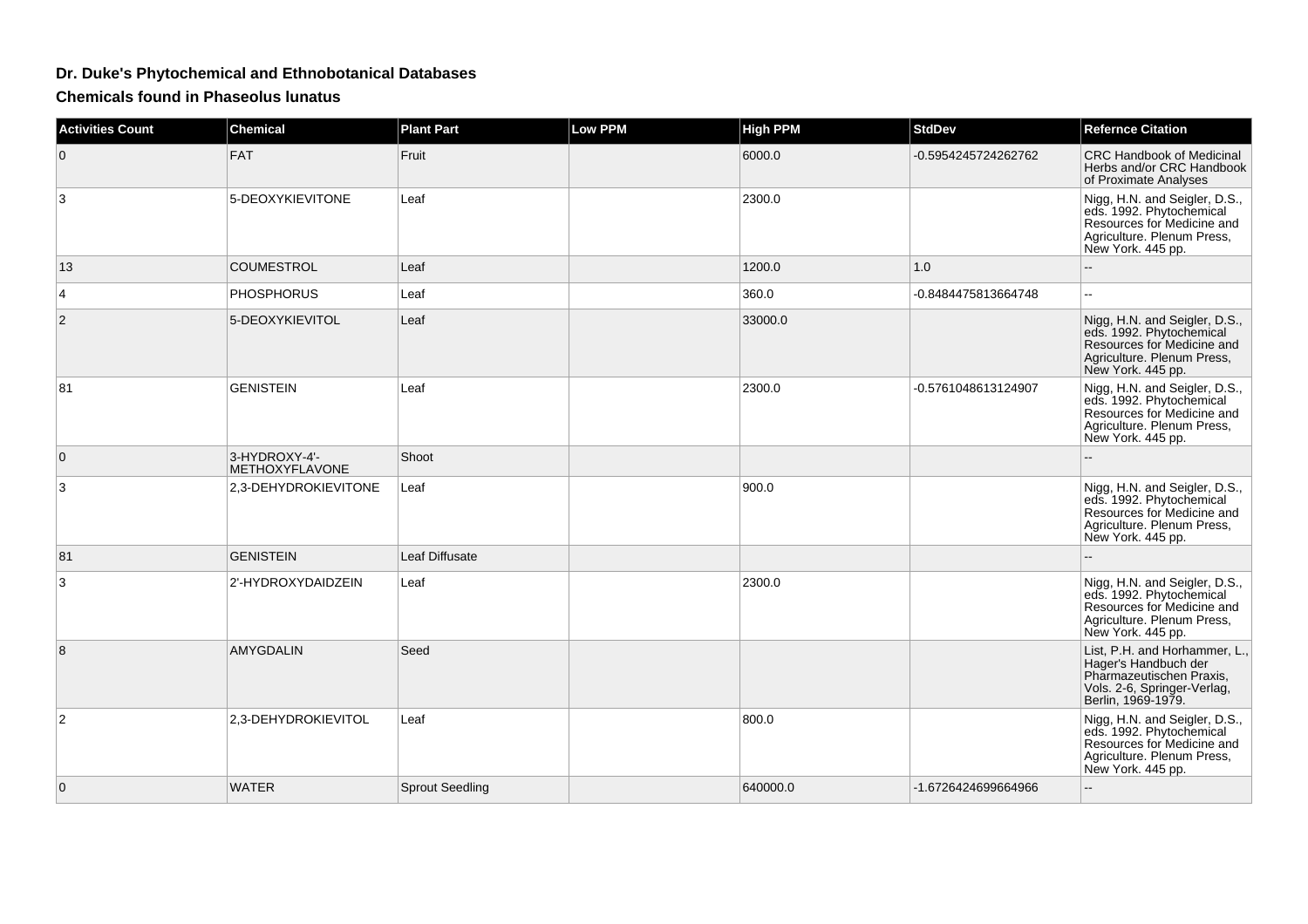| <b>Activities Count</b> | <b>Chemical</b>                                    | <b>Plant Part</b> | <b>Low PPM</b> | High PPM | <b>StdDev</b>       | <b>Refernce Citation</b>                                                                                                                   |
|-------------------------|----------------------------------------------------|-------------------|----------------|----------|---------------------|--------------------------------------------------------------------------------------------------------------------------------------------|
| $\overline{0}$          | <b>ISOFERREIRIN</b>                                | Leaf              |                | 1100.0   |                     | Nigg, H.N. and Seigler, D.S.,<br>eds. 1992. Phytochemical<br>Resources for Medicine and<br>Agriculture. Plenum Press,<br>New York. 445 pp. |
| $\overline{0}$          | PHASEOLUNATIN                                      | Seed              |                |          |                     |                                                                                                                                            |
| $\overline{0}$          | 1".2''.<br>DÉHYDROCYCLOKIEVITON<br>E               | Leaf              |                | 5600.0   |                     | Nigg, H.N. and Seigler, D.S.,<br>eds. 1992. Phytochemical<br>Resources for Medicine and<br>Agriculture. Plenum Press,<br>New York. 445 pp. |
| $\overline{4}$          | <b>IRIGENIN</b>                                    | Shoot             |                |          |                     |                                                                                                                                            |
| 3                       | <b>DALBERGIODIN</b>                                | Leaf Diffusate    |                | 12.0     | 1.0                 | $\sim$                                                                                                                                     |
| $\overline{0}$          | <b>WATER</b>                                       | Leaf              |                | 972000.0 | 0.8200006464526265  | $\overline{\phantom{a}}$                                                                                                                   |
| 15                      | <b>FIBER</b>                                       | Leaf              |                | 111000.0 | -0.6249222392756235 | <b>CRC Handbook of Medicinal</b><br>Herbs and/or CRC Handbook<br>of Proximate Analyses                                                     |
| $\overline{0}$          | <b>PROTEIN</b>                                     | Fruit             |                | 188000.0 | 1.0523462069938174  | ä.                                                                                                                                         |
| 3                       | 8-HYDROXYGENISTEIN                                 | Leaf              |                | 3600.0   |                     | Nigg, H.N. and Seigler, D.S., eds. 1992. Phytochemical<br>Resources for Medicine and<br>Agriculture. Plenum Press,<br>New York. 445 pp.    |
| 15                      | <b>FIBER</b>                                       | Fruit             |                | 175000.0 | 0.314457685414015   | <b>CRC Handbook of Medicinal</b><br>Herbs and/or CRC Handbook<br>of Proximate Analyses                                                     |
| $\overline{0}$          | <b>GARBANZOL</b>                                   | Shoot             |                |          |                     |                                                                                                                                            |
| 2                       | <b>CYCLOKIEVITONE-</b><br><b>HYDRATE</b>           | Leaf              |                | 500.0    |                     | Nigg, H.N. and Seigler, D.S.,<br>eds. 1992. Phytochemical<br>Resources for Medicine and<br>Agriculture. Plenum Press,<br>New York. 445 pp. |
| $\overline{0}$          | <b>HYDROXYGENISTEIN</b>                            | Leaf Diffusate    |                | 4.0      | -1.0042632195254433 | $\ddotsc$                                                                                                                                  |
| $\overline{1}$          | 8,2'-DIHYDROXYGENISTEIN Leaf                       |                   |                | 5800.0   |                     | Nigg, H.N. and Seigler, D.S.,<br>eds. 1992. Phytochemical<br>Resources for Medicine and<br>Agriculture. Plenum Press,<br>New York. 445 pp. |
| $\overline{2}$          | 4-(GAMMA, GAMMA-<br>DIMETHYLALLYL)PHASEOL<br>LIDIN | Leaf              |                | 400.0    |                     | Nigg, H.N. and Seigler, D.S., eds. 1992. Phytochemical<br>Resources for Medicine and<br>Agriculture. Plenum Press,<br>New York. 445 pp.    |
| $\overline{0}$          | <b>CARBOHYDRATES</b>                               | Fruit             |                | 766000.0 | -0.0902750066674574 | <b>CRC Handbook of Medicinal</b><br>Herbs and/or CRC Handbook<br>of Proximate Analyses                                                     |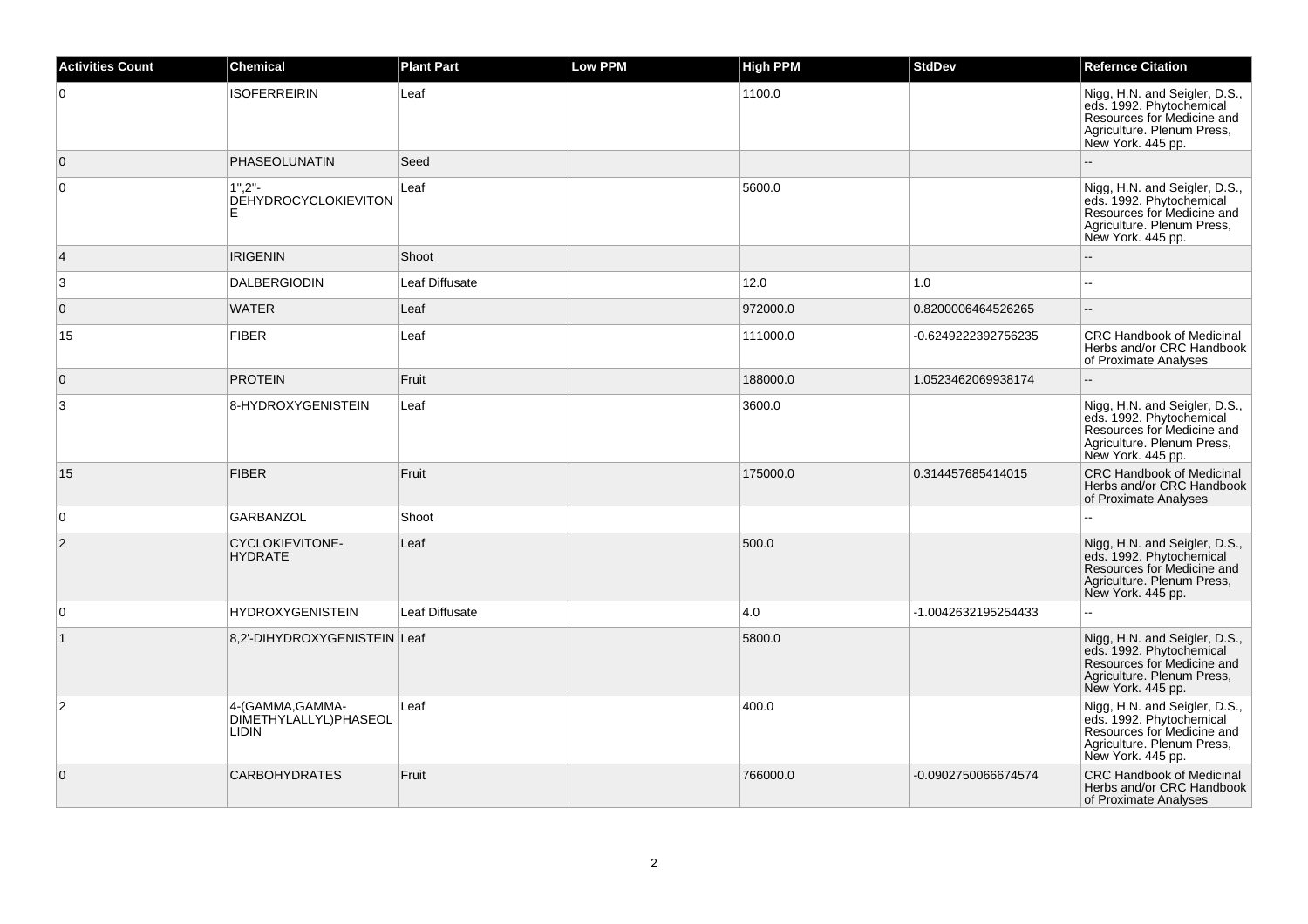| <b>Activities Count</b> | <b>Chemical</b>                                                 | <b>Plant Part</b> | <b>Low PPM</b> | <b>High PPM</b> | <b>StdDev</b>        | <b>Refernce Citation</b>                                                                                                                   |
|-------------------------|-----------------------------------------------------------------|-------------------|----------------|-----------------|----------------------|--------------------------------------------------------------------------------------------------------------------------------------------|
| $\overline{2}$          | CYCLO-2,3-<br>DEHYDROKIEVITONE-<br><b>HYDRATE</b>               | Leaf              |                | 2100.0          |                      | Nigg, H.N. and Seigler, D.S.,<br>eds. 1992. Phytochemical<br>Resources for Medicine and<br>Agriculture. Plenum Press,<br>New York. 445 pp. |
| $\overline{0}$          | 2'-METHOXYGENISTEIN                                             | Leaf              |                | 5100.0          |                      | Nigg, H.N. and Seigler, D.S.,<br>eds. 1992. Phytochemical<br>Resources for Medicine and<br>Agriculture. Plenum Press,<br>New York. 445 pp. |
| $\overline{2}$          | 3'-(GAMMA, GAMMA-<br>DIMETHYLALLYL)KIEVITON<br>Е                | Leaf              |                | 9700.0          |                      | Nigg, H.N. and Seigler, D.S., eds. 1992. Phytochemical<br>Resources for Medicine and<br>Agriculture. Plenum Press,<br>New York. 445 pp.    |
| 13                      | <b>COUMESTROL</b>                                               | Root              |                |                 |                      |                                                                                                                                            |
| $\overline{0}$          | <b>ASH</b>                                                      | Fruit             |                | 40000.0         | -0.4315138599096578  | CRC Handbook of Medicinal<br>Herbs and/or CRC Handbook<br>of Proximate Analyses                                                            |
| 3                       | 2'-HYDROXYGENISTEIN                                             | Leaf              |                | 5100.0          |                      | Nigg, H.N. and Seigler, D.S., eds. 1992. Phytochemical<br>Resources for Medicine and<br>Agriculture. Plenum Press,<br>New York. 445 pp.    |
| $\overline{0}$          | S-METHYL-CYSTEINE                                               | Plant             |                |                 |                      |                                                                                                                                            |
| $\overline{2}$          | 2,10-DI-(GAMMA,GAMMA-<br>DIMETHYLALLYL) GLYCINO<br>$\mathbf{I}$ | Leaf              |                | 500.0           |                      | Nigg, H.N. and Seigler, D.S., eds. 1992. Phytochemical<br>Resources for Medicine and<br>Agriculture. Plenum Press,<br>New York. 445 pp.    |
| $\overline{0}$          | GLUTAMYL-5-<br><b>METHYLCYSTEINE</b>                            | Plant             |                |                 |                      | List, P.H. and Horhammer, L.,<br>Hager's Handbuch der<br>Pharmazeutischen Praxis,<br>Vols. 2-6, Springer-Verlag,<br>Berlin, 1969-1979.     |
| 112                     | ASCORBIC-ACID                                                   | Seed              | 0.0            | 952.0           | 0.23307541788601452  |                                                                                                                                            |
| 0                       | <b>TITANIUM</b>                                                 | Seed              | 0.0            | 20.0            | 0.06479285650349677  |                                                                                                                                            |
| $\overline{2}$          | <b>MOLYBDENUM</b>                                               | Seed              | 0.0            | 15.0            | 2.256828035241135    |                                                                                                                                            |
| $\overline{2}$          | <b>COBALT</b>                                                   | Seed              | 0.0            | 1.0             | -0.16257255524625883 | --                                                                                                                                         |
| 53                      | BETA-CAROTENE                                                   | Seed              | 0.0            | 9.8             | 0.18328220133121417  | USDA's Ag Handbook 8 and<br>sequelae)                                                                                                      |
| 24                      | <b>CHROMIUM</b>                                                 | Seed              | 0.0            | 5.0             | 0.045935160498438064 |                                                                                                                                            |
| 81                      | <b>GENISTEIN</b>                                                | Seed              | 0.0            | 40.1            | -0.30321411252522595 |                                                                                                                                            |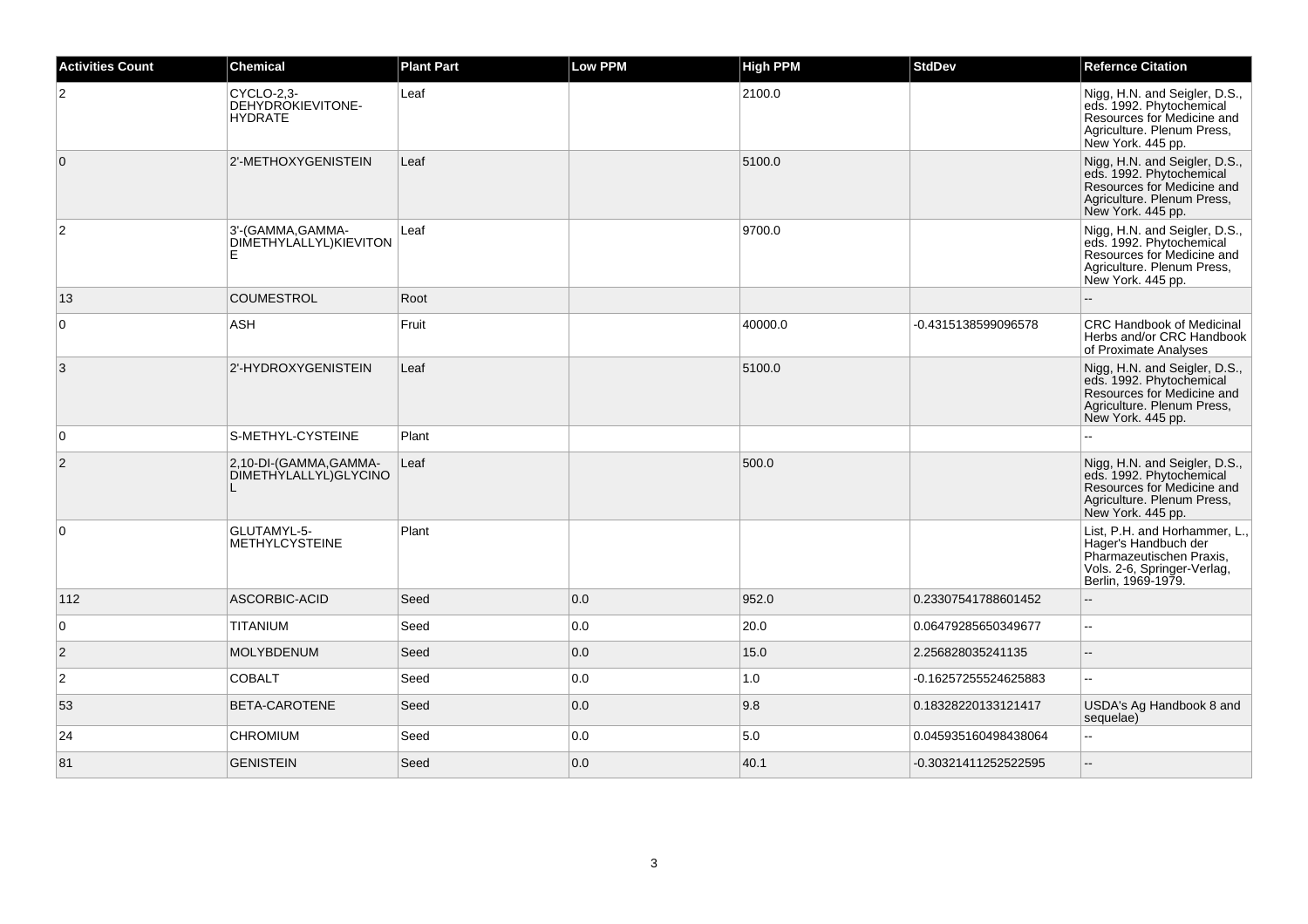| <b>Activities Count</b> | <b>Chemical</b>      | <b>Plant Part</b>      | <b>Low PPM</b> | <b>High PPM</b> | <b>StdDev</b>        | <b>Refernce Citation</b>                                                               |
|-------------------------|----------------------|------------------------|----------------|-----------------|----------------------|----------------------------------------------------------------------------------------|
| 0                       | FAT                  | Leaf                   | 0.0            | 48000.0         | -0.16862267810970435 | <b>CRC Handbook of Medicinal</b><br>Herbs and/or CRC Handbook<br>of Proximate Analyses |
| 13                      | <b>COUMESTROL</b>    | Seed                   | 0.0            |                 |                      |                                                                                        |
| 31                      | <b>THIAMIN</b>       | <b>Sprout Seedling</b> | 0.1            | 4.7             | -0.8926853261592119  | $\overline{\phantom{a}}$                                                               |
| 16                      | VANADIUM             | Seed                   | 0.22           | 3.0             | 2.2640915166491467   | $\sim$                                                                                 |
| 15                      | <b>RIBOFLAVIN</b>    | Seed                   | 0.3            | 5.1             | 0.6039254891737816   | $\sim$                                                                                 |
| 53                      | BETA-CAROTENE        | <b>Sprout Seedling</b> | 0.3            | 0.8             | -0.4606140559060844  | <b>CRC Handbook of Medicinal</b><br>Herbs and/or CRC Handbook<br>of Proximate Analyses |
| 32                      | DAIDZEIN             | Seed                   | 0.3            | 28.0            | -0.38531802700702444 |                                                                                        |
| $\overline{3}$          | <b>NICKEL</b>        | Seed                   | 0.3            | 7.0             | 0.4299174580067636   | $\overline{a}$                                                                         |
| 0                       | LEAD                 | Seed                   | 0.4            | 5.0             | 0.7501092826491648   | $\ddotsc$                                                                              |
| 5                       | <b>ALUMINUM</b>      | Seed                   | 0.44           | 3000.0          | 4.630050127611181    | $\overline{a}$                                                                         |
| 0                       | <b>ZIRCONIUM</b>     | Seed                   | 0.9            | 7.0             | 2.195044244331477    | $\sim$                                                                                 |
| $\overline{4}$          | <b>BORON</b>         | Seed                   | 1.0            | 30.0            | 0.2793241380657447   | $\overline{\phantom{a}}$                                                               |
| $\overline{0}$          | <b>BARIUM</b>        | Seed                   | 1.0            | 30.0            | -0.23022161672747324 | $\sim$                                                                                 |
| $\overline{0}$          | <b>STRONTIUM</b>     | Seed                   | 1.0            | 100.0           | 2.458461267539286    | $\sim$                                                                                 |
| 15                      | <b>RIBOFLAVIN</b>    | <b>Sprout Seedling</b> | 1.4            | 3.9             | -1.108146796514586   | $\mathbf{u}$                                                                           |
| 31                      | <b>THIAMIN</b>       | Seed                   | 1.6            | 7.4             | 0.1946489656859541   | $\sim$                                                                                 |
| $\overline{0}$          | $VIT-B-6$            | Seed                   | 2.0            | 7.2             | 0.9735016974675352   | $\ddotsc$                                                                              |
| 11                      | PANTOTHENIC-ACID     | Seed                   | 2.3            | 16.0            | -0.07785532199076041 | $\overline{\phantom{a}}$                                                               |
| 12                      | <b>COPPER</b>        | Seed                   | 3.0            | 15.0            | 0.01682814208698858  | $\overline{\phantom{a}}$                                                               |
| $\overline{1}$          | SODIUM               | Seed                   | 5.0            | 269.0           | -0.28870093305884625 | $\overline{\phantom{a}}$                                                               |
| 77                      | <b>ZINC</b>          | Seed                   | 7.0            | 100.0           | 1.5577119469180905   | $\sim$                                                                                 |
| 14                      | <b>MANGANESE</b>     | Seed                   | 8.0            | 100.0           | 0.5789731987465522   |                                                                                        |
| 39                      | <b>NIACIN</b>        | <b>Sprout Seedling</b> | 8.0            | 56.0            | -0.5317365686969346  | $\mathcal{L}_{\mathcal{F}}$                                                            |
| 39                      | <b>NIACIN</b>        | Seed                   | 10.0           | 49.5            | 0.19798273750765077  | $\overline{a}$                                                                         |
| 6                       | <b>IRON</b>          | <b>Sprout Seedling</b> | 13.0           | 228.0           | 2.073792630648015    | $\sim$                                                                                 |
| 6                       | <b>MYRISTIC-ACID</b> | Seed                   | 20.0           | 67.0            | -0.2951261296538609  | L.                                                                                     |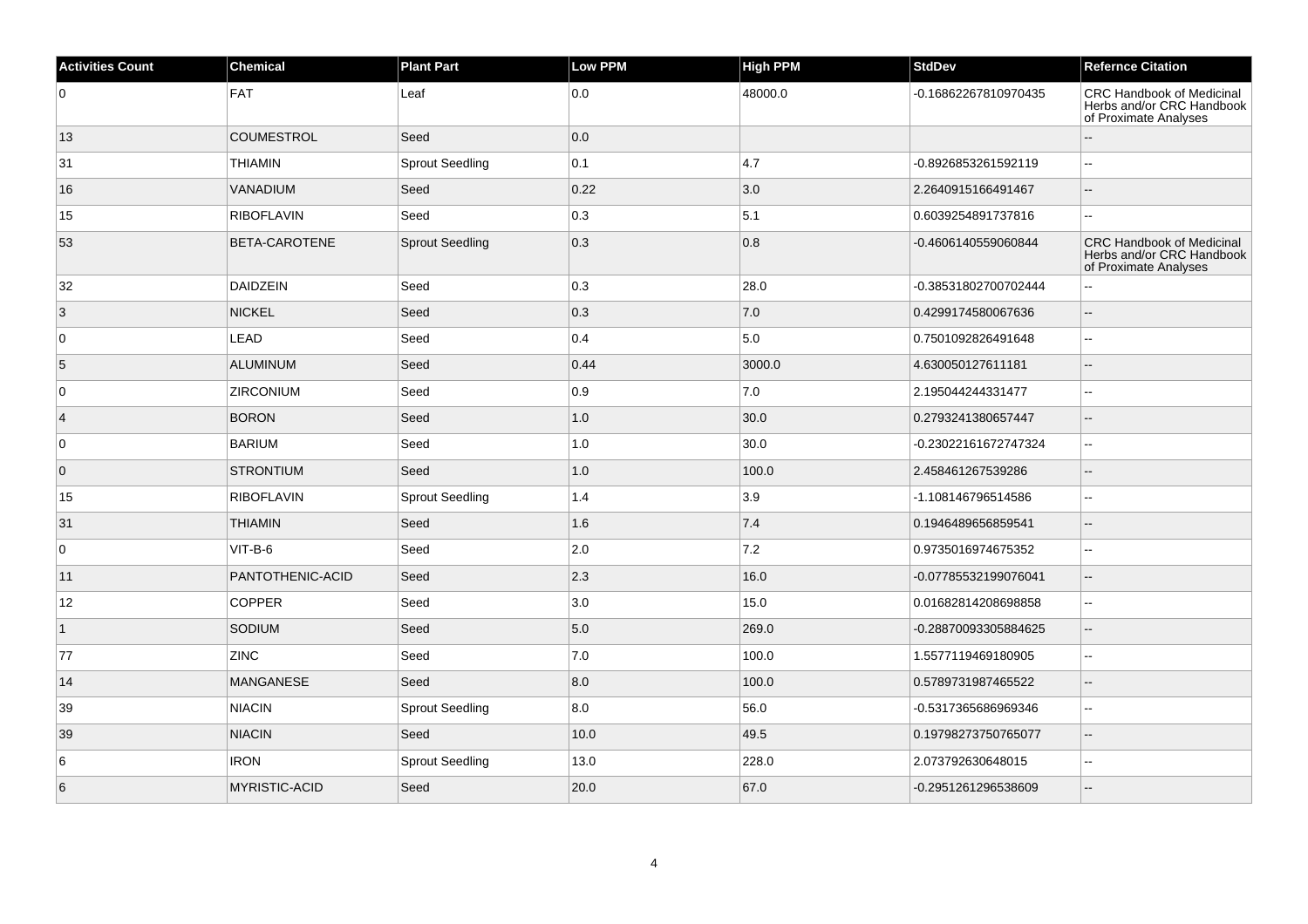| <b>Activities Count</b> | Chemical            | <b>Plant Part</b>      | <b>Low PPM</b> | <b>High PPM</b> | <b>StdDev</b>        | <b>Refernce Citation</b>                                                               |
|-------------------------|---------------------|------------------------|----------------|-----------------|----------------------|----------------------------------------------------------------------------------------|
| 6                       | <b>IRON</b>         | Seed                   | 22.0           | 1000.0          | 3.9456754096489095   |                                                                                        |
| 6                       | <b>IRON</b>         | Leaf                   | 23.0           | 821.0           | 1.1604413665178475   | <b>CRC Handbook of Medicinal</b><br>Herbs and/or CRC Handbook<br>of Proximate Analyses |
| 112                     | ASCORBIC-ACID       | <b>Sprout Seedling</b> | 70.0           | 194.0           | -0.9301554608062169  | <b>CRC Handbook of Medicinal</b><br>Herbs and/or CRC Handbook<br>of Proximate Analyses |
| 28                      | <b>CALCIUM</b>      | Leaf                   | 80.0           | 2857.0          | -1.064557058192606   | <b>CRC Handbook of Medicinal</b><br>Herbs and/or CRC Handbook<br>of Proximate Analyses |
| 0                       | <b>KILOCALORIES</b> | Leaf                   | 80.0           | 2860.0          | -0.2548146676073852  | $\sim$                                                                                 |
| $\overline{0}$          | <b>KILOCALORIES</b> | <b>Sprout Seedling</b> | 100.0          | 3060.0          | -1.0461169193597875  | $\sim$                                                                                 |
| 8                       | STEARIC-ACID        | Seed                   | 220.0          | 739.0           | -0.5493562496934008  | $\sim$                                                                                 |
| 28                      | <b>CALCIUM</b>      | Seed                   | 250.0          | 8600.0          | 0.8179356201966016   | $\sim$                                                                                 |
| 13                      | <b>MUFA</b>         | Seed                   | 500.0          | 1680.0          | -0.7794549980661318  | $\sim$                                                                                 |
| 18                      | OLEIC-ACID          | Seed                   | 500.0          | 1680.0          | -0.9652896250150863  | $\overline{\phantom{a}}$                                                               |
| 65                      | <b>MAGNESIUM</b>    | Seed                   | 580.0          | 7000.0          | 1.6016677704610653   | $\sim$                                                                                 |
| 15                      | <b>METHIONINE</b>   | Seed                   | 680.0          | 3017.0          | -0.33511621096380556 |                                                                                        |
| 2                       | <b>CYSTINE</b>      | Seed                   | 830.0          | 2789.0          | -0.25111403533042315 | USDA's Ag Handbook 8 and<br>sequelae)                                                  |
| 29                      | <b>TRYPTOPHAN</b>   | Seed                   | 900.0          | 3024.0          | -0.10268270521142216 | $\overline{\phantom{a}}$                                                               |
| 0                       | ALPHA-LINOLEIC-ACID | Seed                   | 950.0          | 4570.0          | -1.1760076321649213  | $\ddotsc$                                                                              |
| $\mathbf 0$             | <b>FAT</b>          | Seed                   | 1000.0         | 28898.0         | -1.2456752692012885  | $\sim$                                                                                 |
| $\mathbf 0$             | <b>PROLINE</b>      | Seed                   | 1020.0         | 10855.0         | -0.09446949370222676 | $\overline{a}$                                                                         |
| 28                      | <b>CALCIUM</b>      | <b>Sprout Seedling</b> | 1090.0         | 3028.0          | -0.3113957775064191  | <b>CRC Handbook of Medicinal</b><br>Herbs and/or CRC Handbook<br>of Proximate Analyses |
| 0                       | <b>KILOCALORIES</b> | Seed                   | 1130.0         | 3840.0          | -0.7973418967888913  | $\sim$                                                                                 |
| $\overline{4}$          | <b>PHOSPHORUS</b>   | Seed                   | 1130.0         | 9000.0          | 0.9636592343249576   | $\mathbf{L}$                                                                           |
| 13                      | PALMITIC-ACID       | Seed                   | 1180.0         | 5813.0          | -0.5796599980056426  | $\sim$                                                                                 |
| $\mathbf 0$             | <b>SFA</b>          | Seed                   | 1620.0         | 6653.0          | -0.5130672923462005  | $\overline{\phantom{a}}$                                                               |
| 27                      | LINOLEIC-ACID       | Seed                   | 2150.0         | 9509.0          | -0.8363595595989931  | $\sim$                                                                                 |
| 8                       | <b>TYROSINE</b>     | Seed                   | 2200.0         | 8450.0          | 0.16419778773437388  |                                                                                        |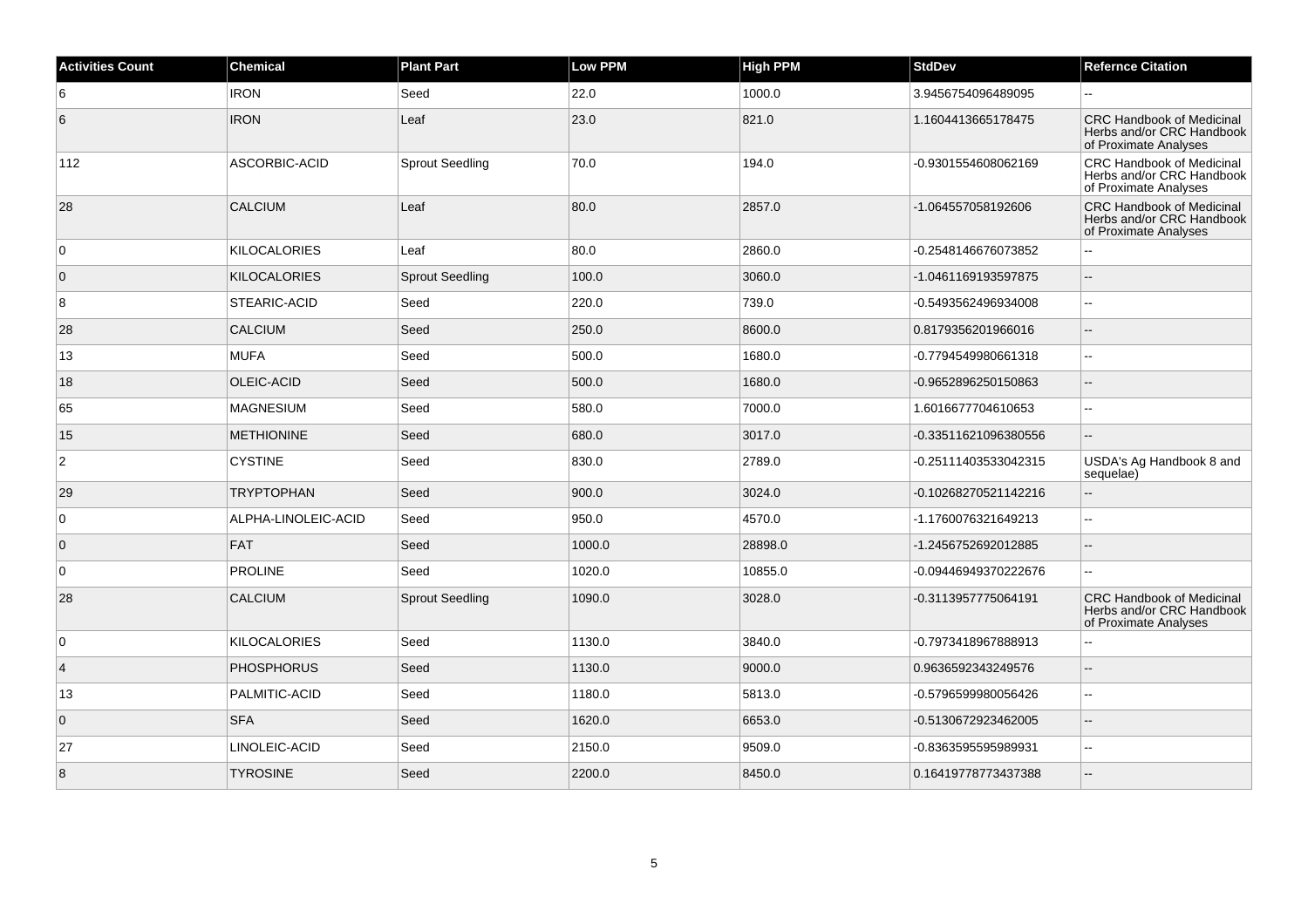| <b>Activities Count</b> | <b>Chemical</b>      | <b>Plant Part</b>      | <b>Low PPM</b> | <b>High PPM</b> | <b>StdDev</b>        | <b>Refernce Citation</b>                                                               |
|-------------------------|----------------------|------------------------|----------------|-----------------|----------------------|----------------------------------------------------------------------------------------|
| $\overline{7}$          | <b>HISTIDINE</b>     | Seed                   | 2320.0         | 7796.0          | 0.44447546934882604  | USDA's Ag Handbook 8 and<br>sequelae)                                                  |
| 3                       | <b>ALANINE</b>       | Seed                   | 2600.0         | 12190.0         | 0.4323402326407051   | USDA's Ag Handbook 8 and<br>sequelae)                                                  |
| 12                      | <b>GLYCINE</b>       | Seed                   | 2740.0         | 10090.0         | -0.12465742701620912 | USDA's Ag Handbook 8 and<br>sequelae)                                                  |
| $\overline{4}$          | <b>THREONINE</b>     | Seed                   | 2900.0         | 10320.0         | 0.48822411613852307  | цL,                                                                                    |
| $\overline{0}$          | FAT                  | <b>Sprout Seedling</b> | 2900.0         | 22000.0         | -0.624201906684424   | $\sim$                                                                                 |
| 14                      | <b>POTASSIUM</b>     | Seed                   | 2950.0         | 39000.0         | 2.324341926317639    | $\sim$                                                                                 |
| $\overline{4}$          | <b>PUFA</b>          | Seed                   | 3090.0         | 14079.0         | -0.6987597730103201  | $\overline{\phantom{a}}$                                                               |
| $\overline{7}$          | PHENYLALANINE        | Seed                   | 3370.0         | 13760.0         | 0.26505605059796544  |                                                                                        |
| 13                      | <b>LIGNIN</b>        | Seed                   | 3400.0         | 6400.0          | -0.6566021203023709  | $\overline{\phantom{a}}$                                                               |
| $\overline{4}$          | <b>PHOSPHORUS</b>    | <b>Sprout Seedling</b> | 3820.0         | 10611.0         | 2.046625909896273    | $\sim$                                                                                 |
| 3                       | <b>VALINE</b>        | Seed                   | 4270.0         | 14370.0         | 0.2904680497574405   |                                                                                        |
| $\mathbf 1$             | <b>SERINE</b>        | Seed                   | 4270.0         | 15900.0         | 1.020671669330021    | $\sim$                                                                                 |
| 3                       | <b>ISOLEUCINE</b>    | Seed                   | 4400.0         | 14785.0         | 0.5478501539209853   | USDA's Ag Handbook 8 and<br>sequelae)                                                  |
| $\overline{4}$          | <b>LYSINE</b>        | Seed                   | 4520.0         | 19010.0         | 0.9361844799669995   |                                                                                        |
| 14                      | <b>ARGININE</b>      | Seed                   | 4580.0         | 15390.0         | -0.391695611260045   | USDA's Ag Handbook 8 and<br>sequelae)                                                  |
| $\overline{0}$          | <b>ASH</b>           | Leaf                   | 5000.0         | 179000.0        | 1.059739339830703    | <b>CRC Handbook of Medicinal</b><br>Herbs and/or CRC Handbook<br>of Proximate Analyses |
| $\overline{2}$          | <b>LEUCINE</b>       | Seed                   | 5380.0         | 20595.0         | 0.33631282993834133  | Ц.                                                                                     |
| 15                      | <b>FIBER</b>         | <b>Sprout Seedling</b> | 6000.0         | 17000.0         | -1.3976624547397958  | <b>CRC Handbook of Medicinal</b><br>Herbs and/or CRC Handbook<br>of Proximate Analyses |
| $\overline{0}$          | <b>PROTEIN</b>       | Leaf                   | 6000.0         | 214000.0        | 0.021497714576003205 | $\sim$                                                                                 |
| $\overline{3}$          | ASPARTIC-ACID        | Seed                   | 7350.0         | 30802.0         | 0.7291156014800422   | USDA's Ag Handbook 8 and<br>sequelae)                                                  |
| 8                       | <b>GLUTAMIC-ACID</b> | Seed                   | 8810.0         | 33820.0         | -0.333021651306727   | USDA's Ag Handbook 8 and<br>sequelae)                                                  |
| 15                      | <b>FIBER</b>         | Seed                   | 10000.0        | 84500.0         | -0.3970101712098695  |                                                                                        |
| $\overline{0}$          | ASH                  | Seed                   | 15000.0        | 100000.0        | 1.5676426558251149   | $\sim$                                                                                 |
| $\overline{0}$          | <b>CARBOHYDRATES</b> | Leaf                   | 17000.0        | 674000.0        | 0.49425767892588474  | CRC Handbook of Medicinal<br>Herbs and/or CRC Handbook<br>of Proximate Analyses        |